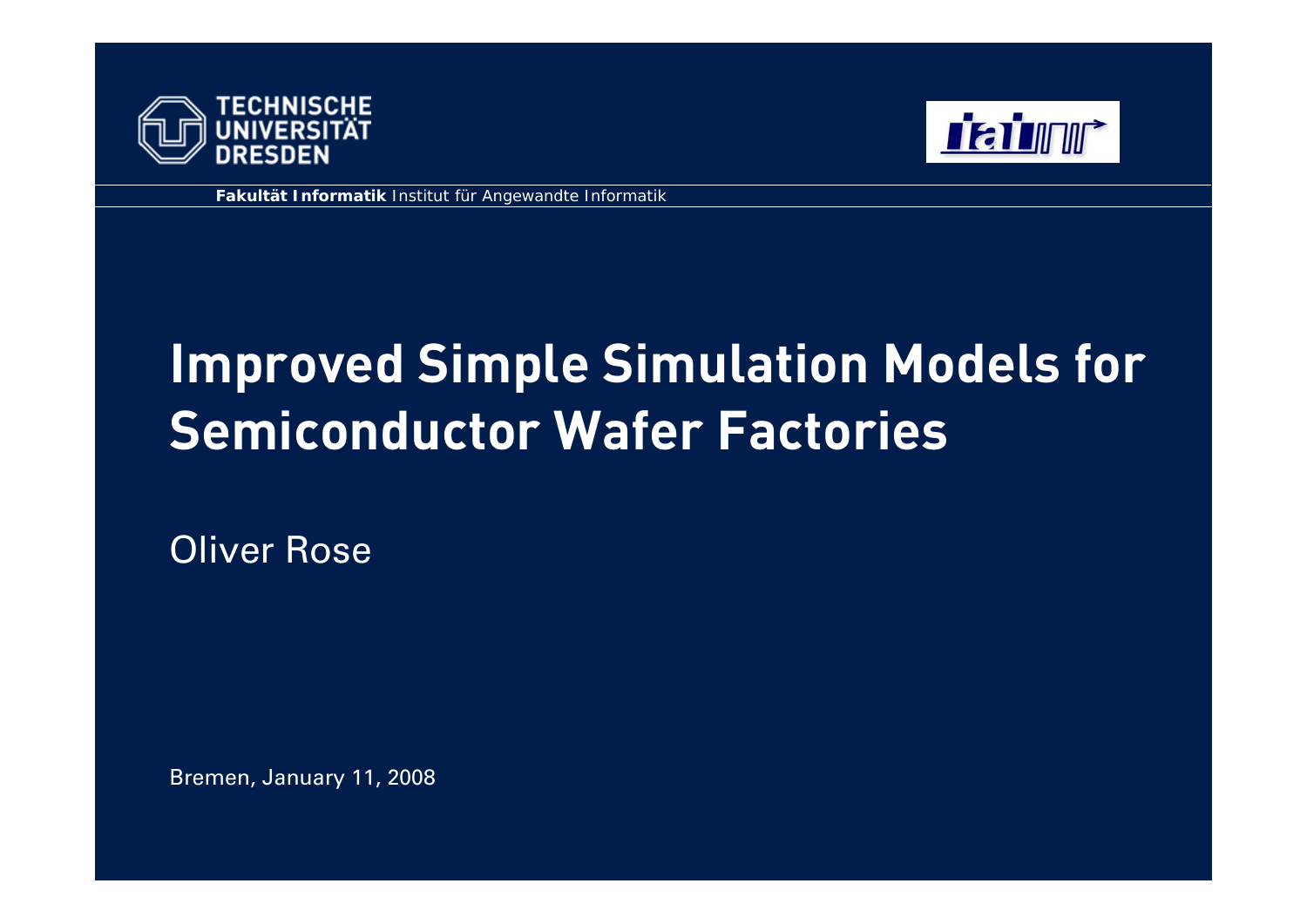



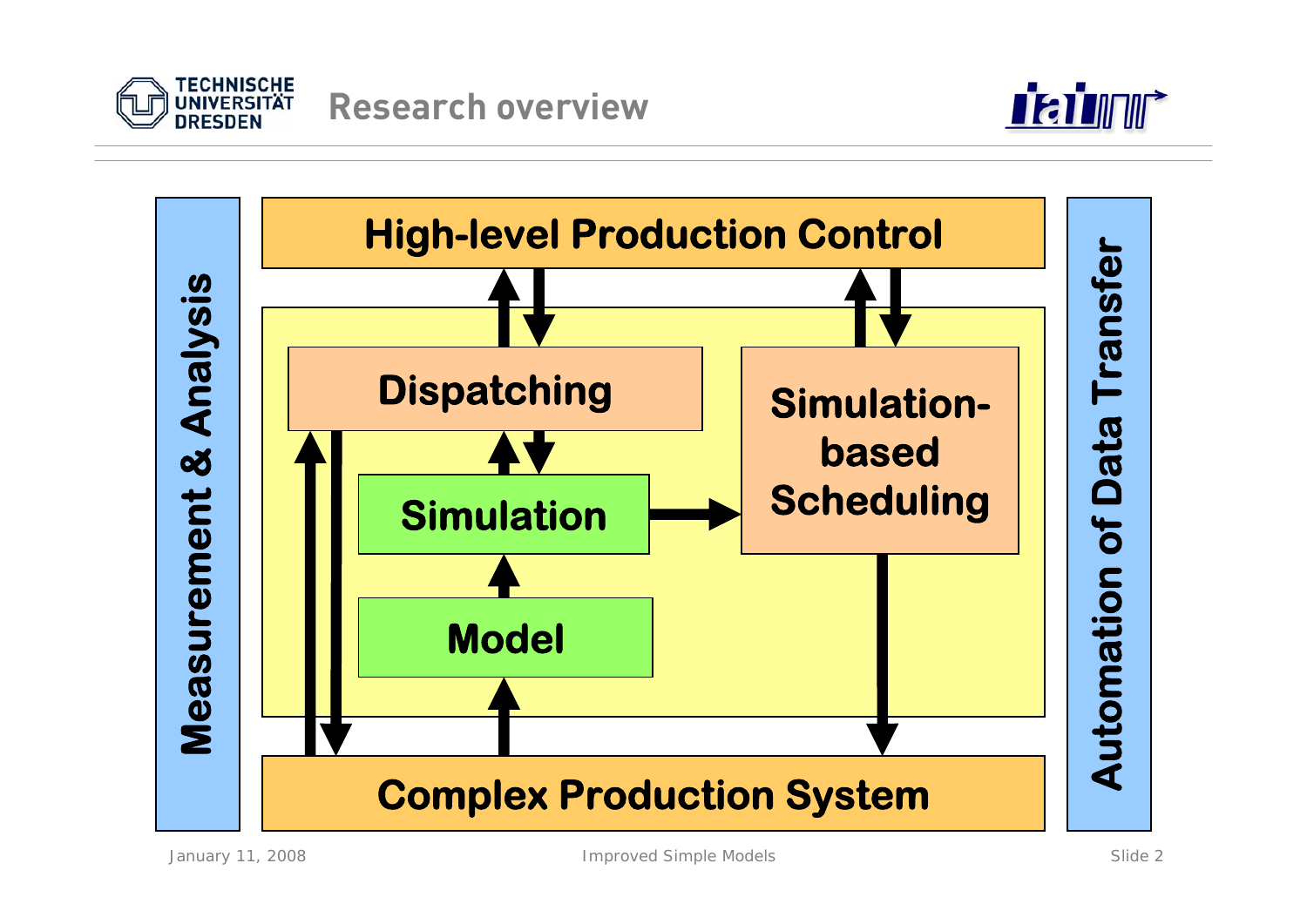





January 11, 2008 Slide 3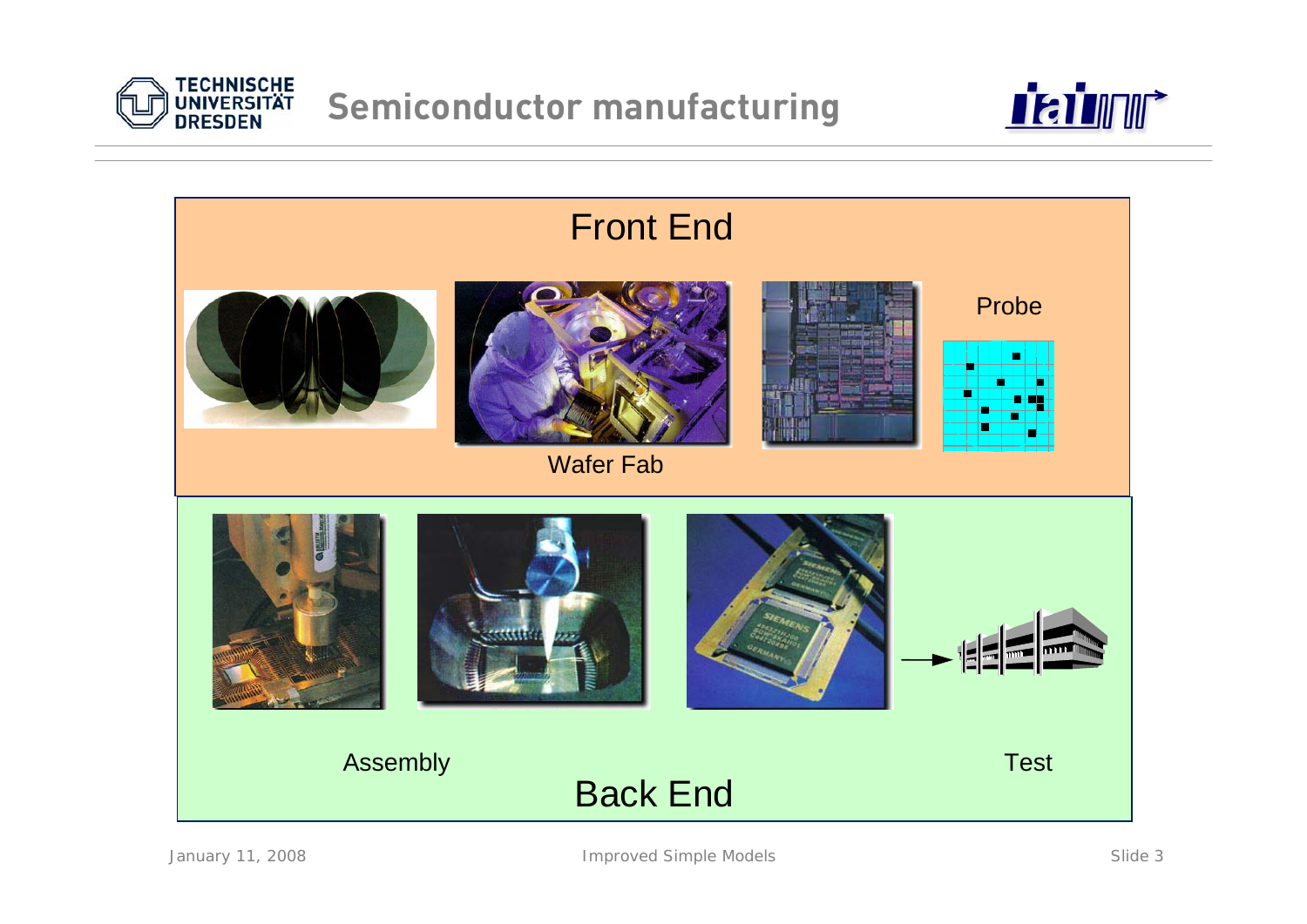

### **Flow of material**





Fotos: Fullman-Kinetics, Varian, Sematech International

January 11, 2008 Slide 4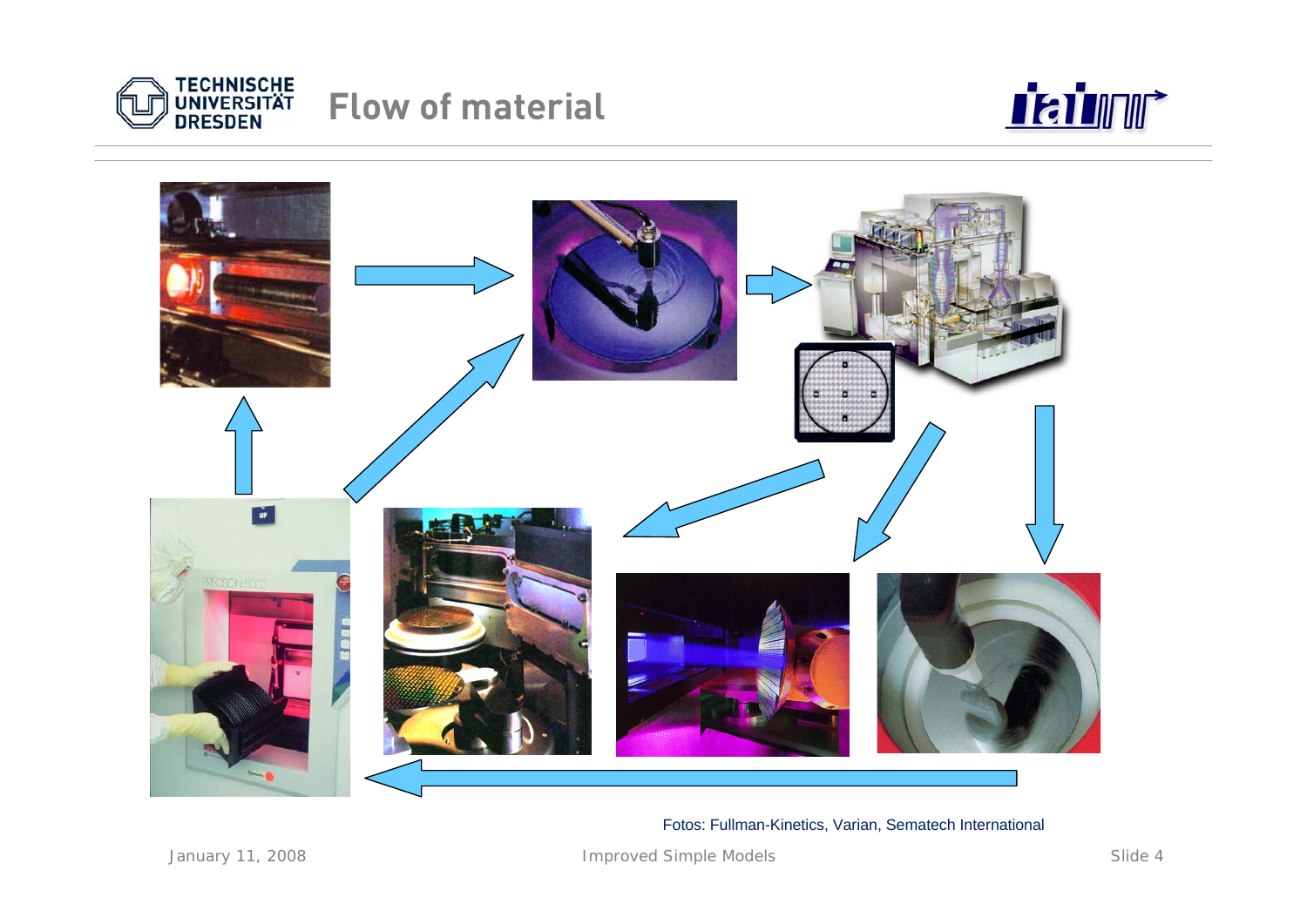





Foto: Sematech International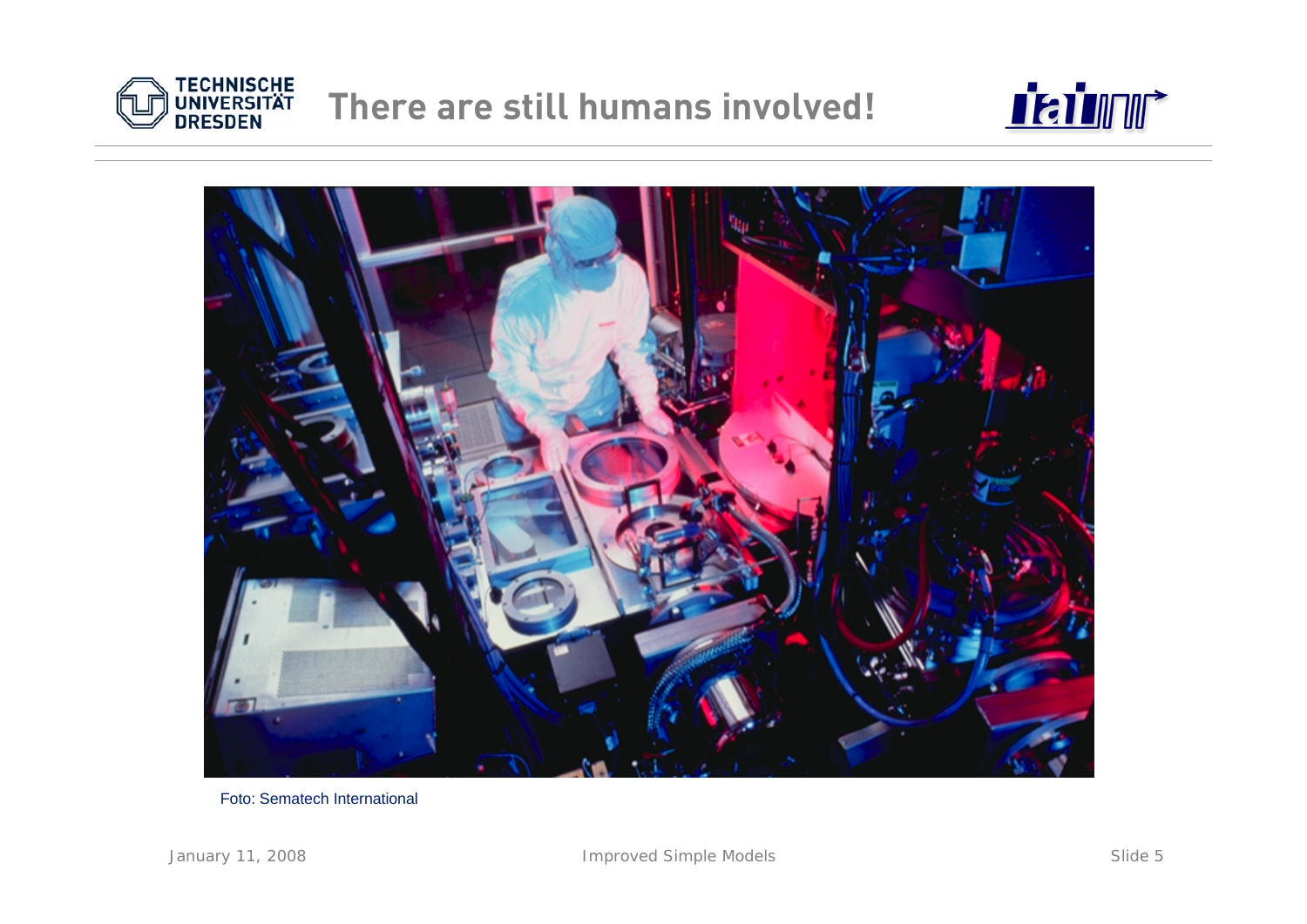





Fotos: Firma Varian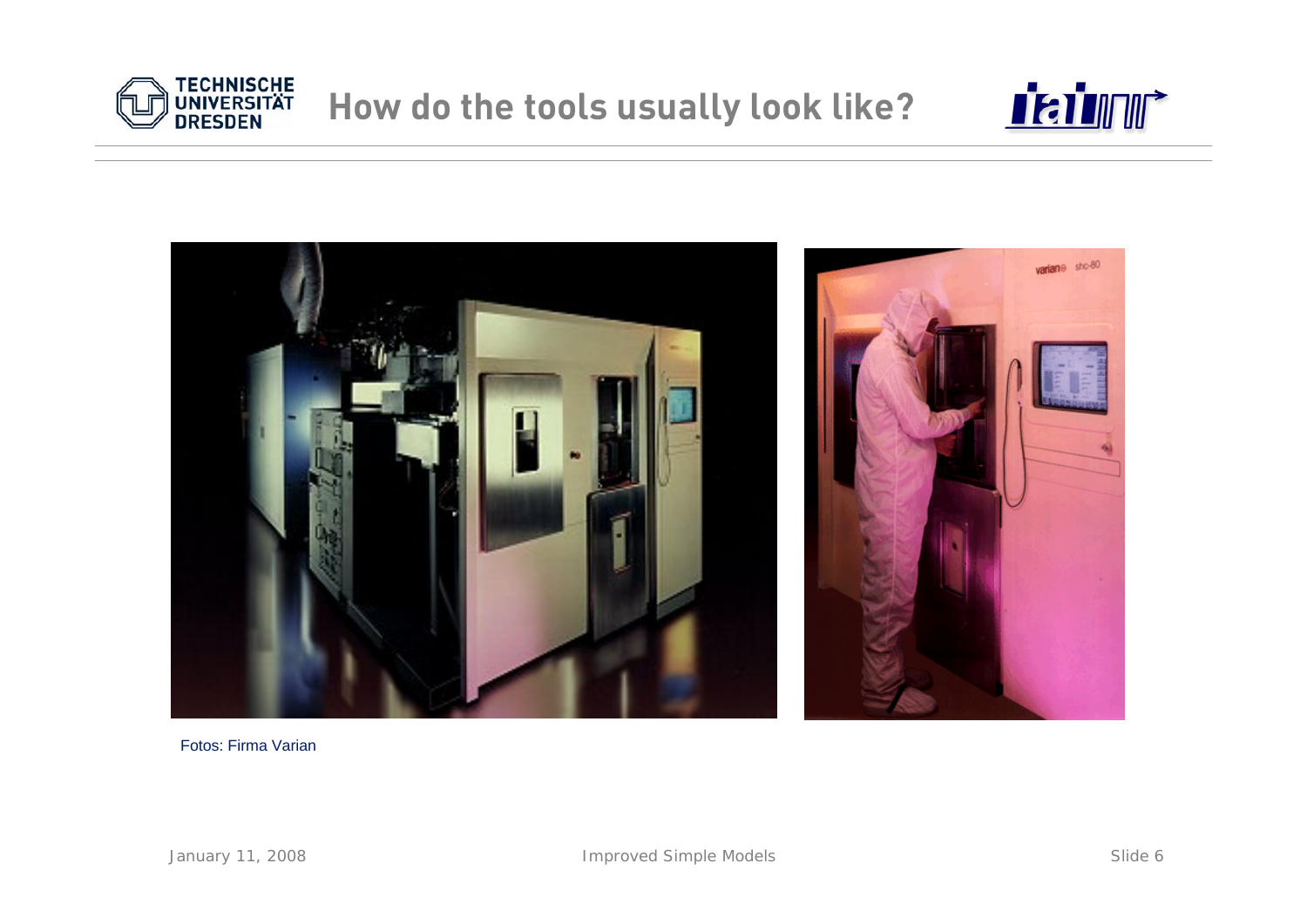



- •Large number of processing steps, typically several hundreds
- • Large number of tools of different types: photo equipment, ovens, etching equipment, ion implanters, …
- • Wafer are build up in layers: reentrant flow of material, jobshop-like way of production
- •Frequent machine breakdowns (typical availability: 70-90%)
- •Auxiliary resources, e.g., reticles (photo masks)
- •Batch tools with complex batching criteria
- •Sequence dependent setups
- •High level of automation
- •Operators with different types of skills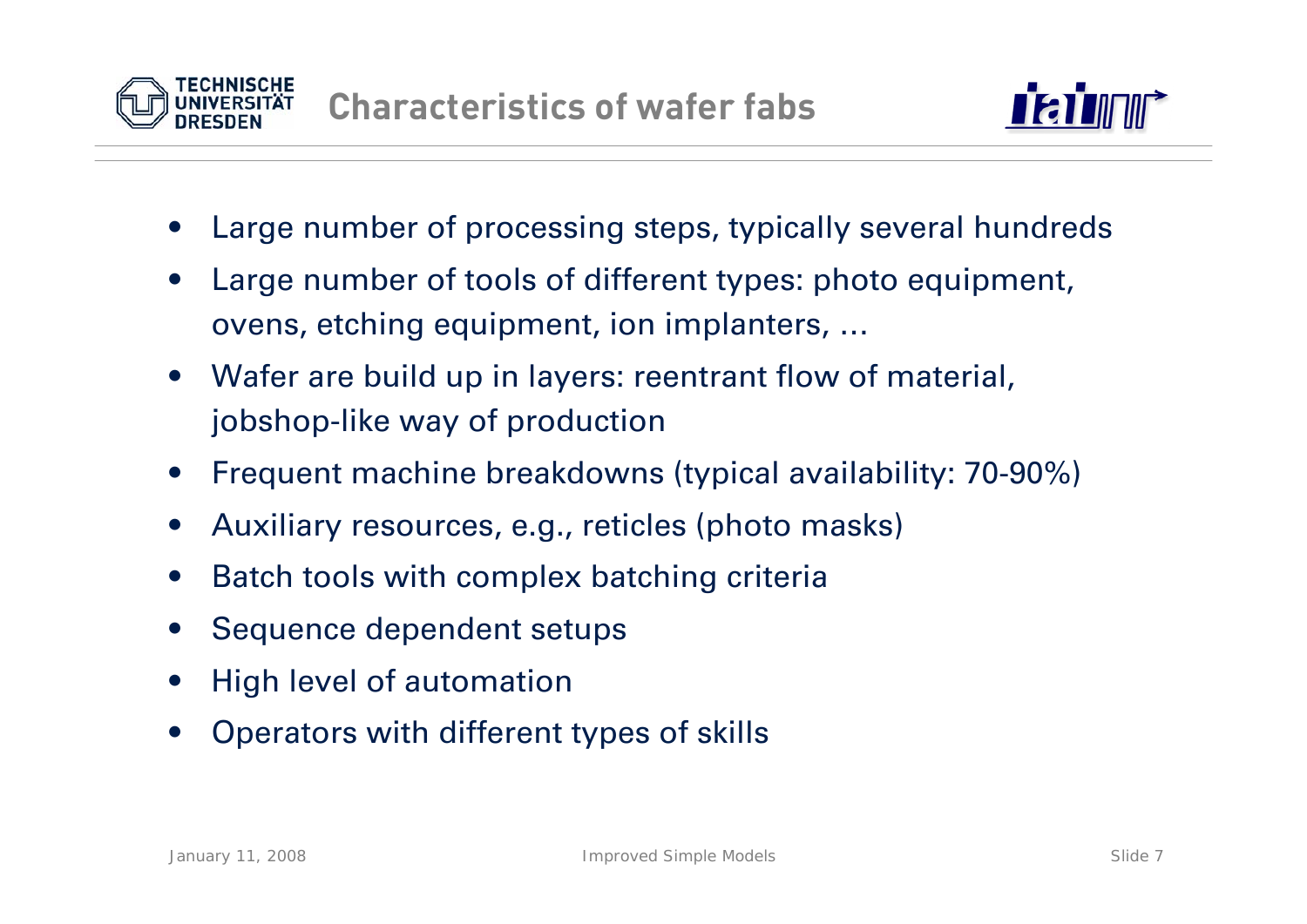



- •Factory load
- •Product mix
- $\bullet$ Number of machines and operators
- •Preventive maintenance policies
- $\bullet$  Production planning & control policies:
	- scheduling vs. dispatching,
	- lot release vs. shop-floor control,

…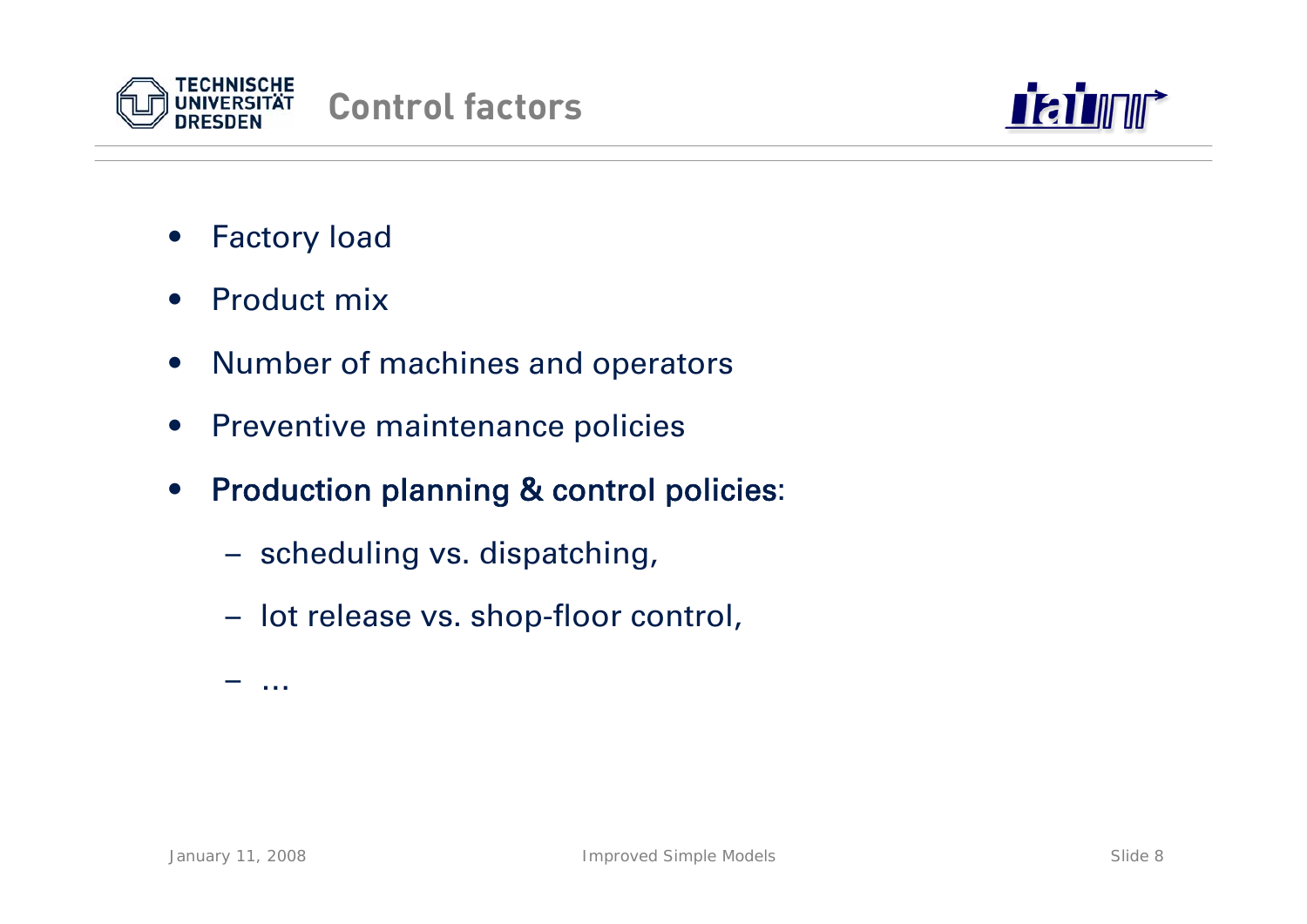



- $\bullet$  Model components
	- Tool set: type of tool, setups, breakdowns, …
	- Secondary resources: worker, photo masks, …
	- Products: lot sizes, arrival patterns, …
	- Product recipes: lists of operations
	- Material flow control: lot release rules, dispatching rules
- • Most tools seen as blackbox
	- Internal behavior of tool not modeled
	- Exception: cluster tools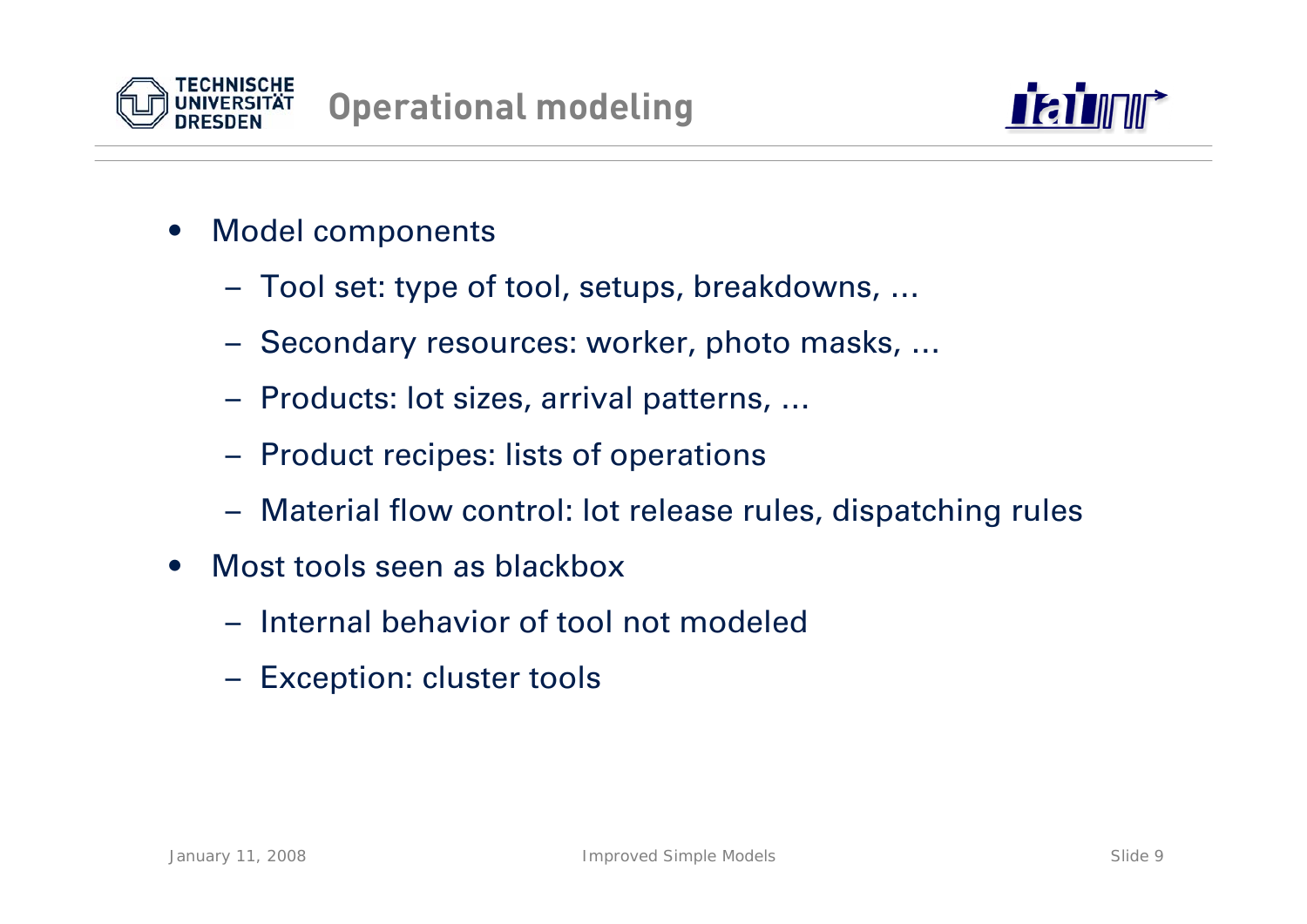



- •Most appropriate dispatching rule
- •Most appropriate lot release rule
- •Output prediction
- •Cycle time prediction
- •Lateness prediction
- $\bullet$ Forecast of short-term material flow problems
- • Workarounds after random events (breakdown, operator unavailability, …)
- •Effect of product mix changes (surge analysis)
- •Practical relevance of schedules (robustness, stability)

## No alternative to simulation as a decision support tool!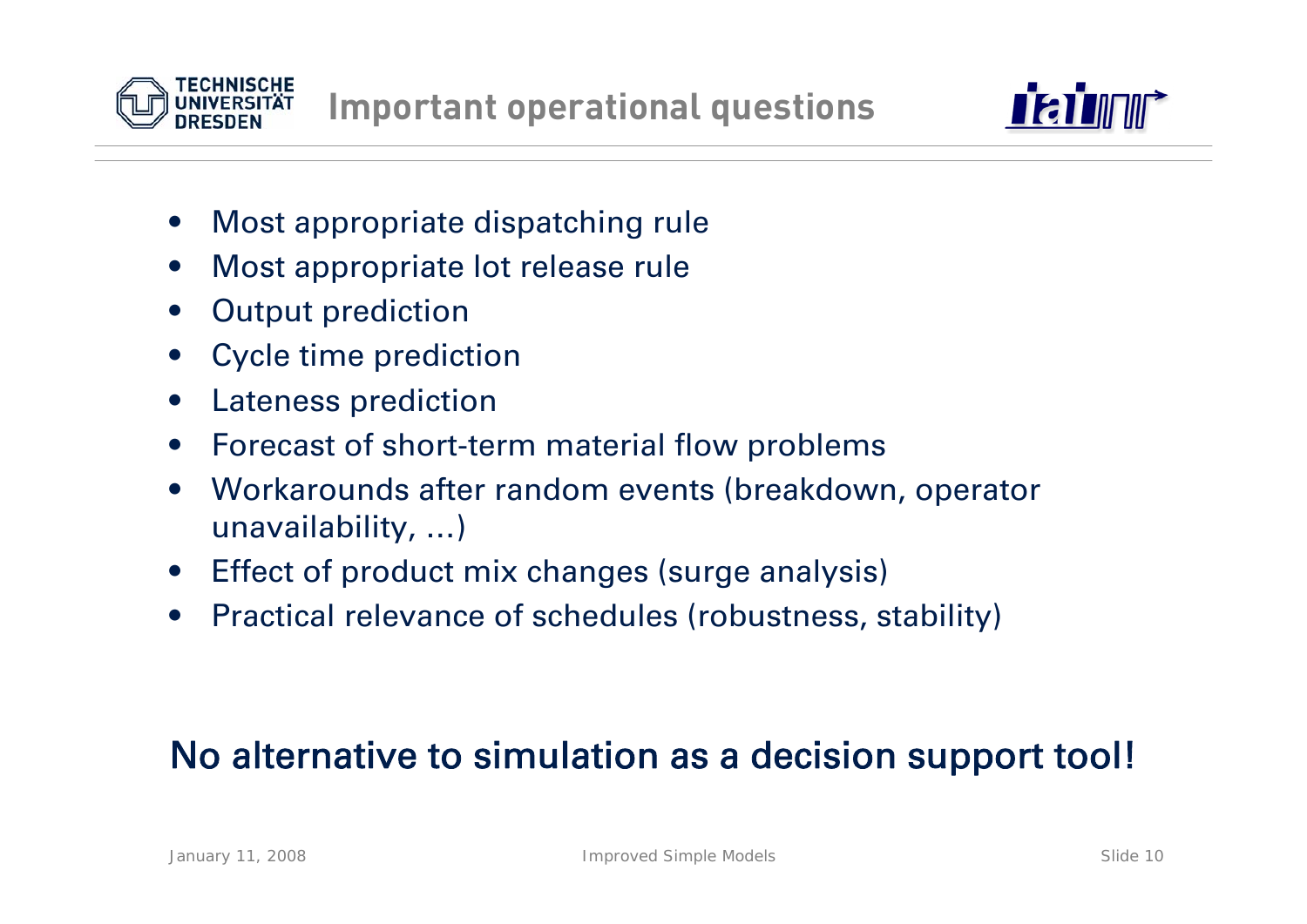



- • Traditionally, only full detail models used for operational planning and control of semiconductor fabs
- • Consequences:
	- Long run times of simulation experiments
	- Long run times of scheduling algorithms
	- Too complex to be included in enterprise models for SCM (Supply Chain Management)
- •Need for simple fab models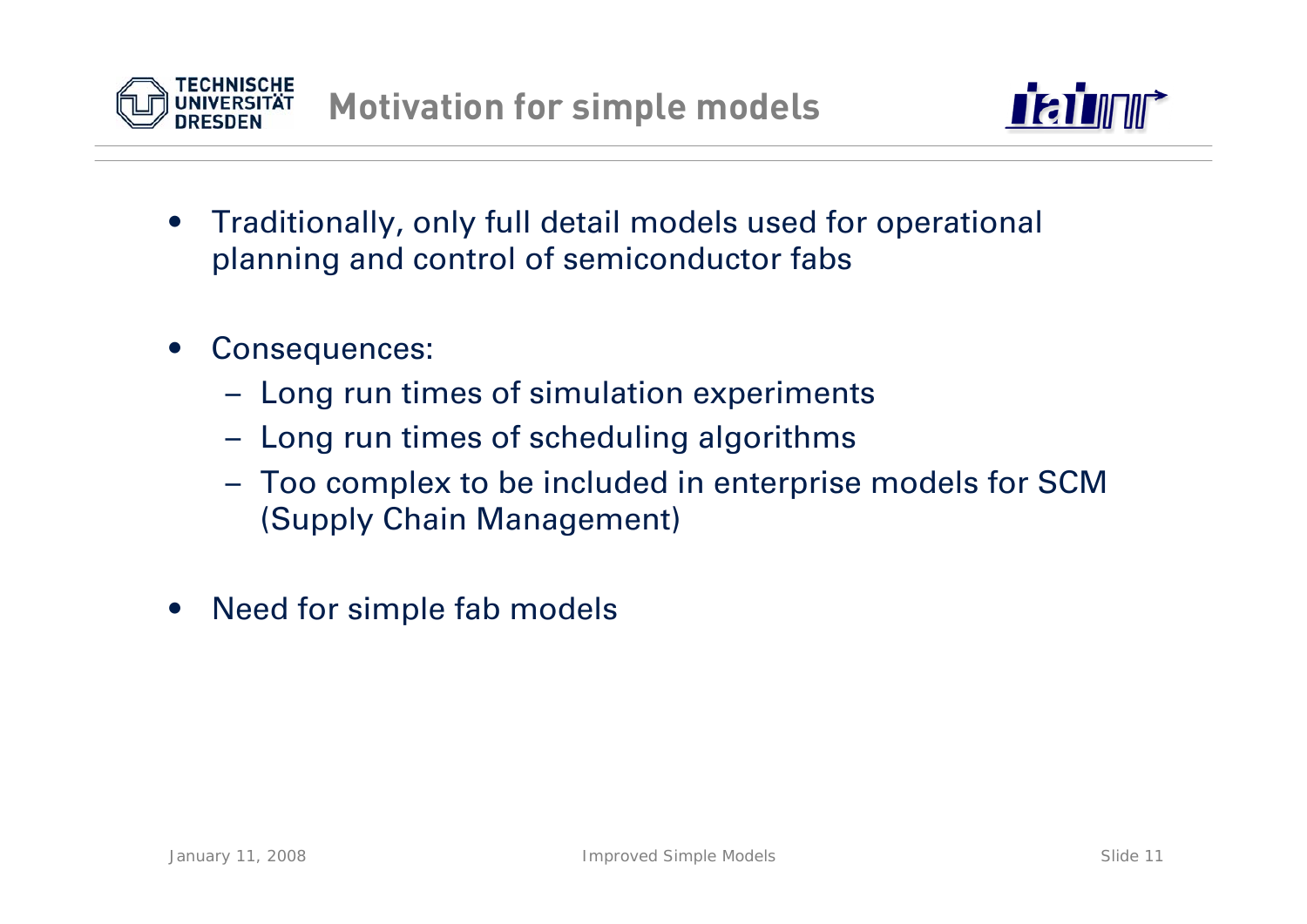#### •**Requirements**

- Correct representation of characteristic curve (cycletimeover-utiliziation curve), i.e., typically 1/(1-utilization) shape 15
- Same cycle time distributions as for real fab
- Mimic typical behavior of fab over time
- • Very simple model: cycle time distribution
	- Does not depend on utilization
	- Has infinite capacity







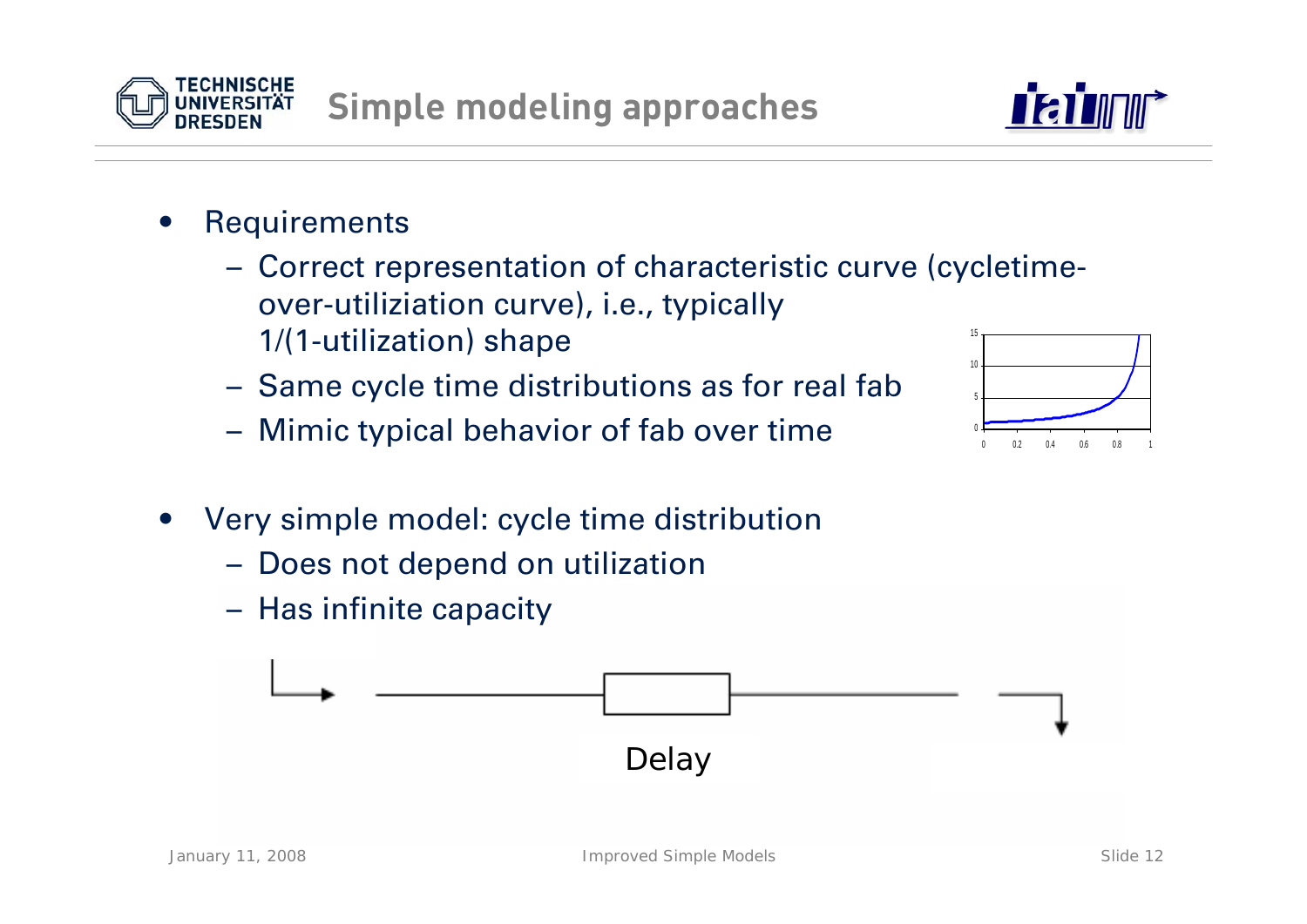



- $\bullet$  Simple queuing system
	- –Behavior over time not appropriate
	- –In general, shape of characteristic curve problematic

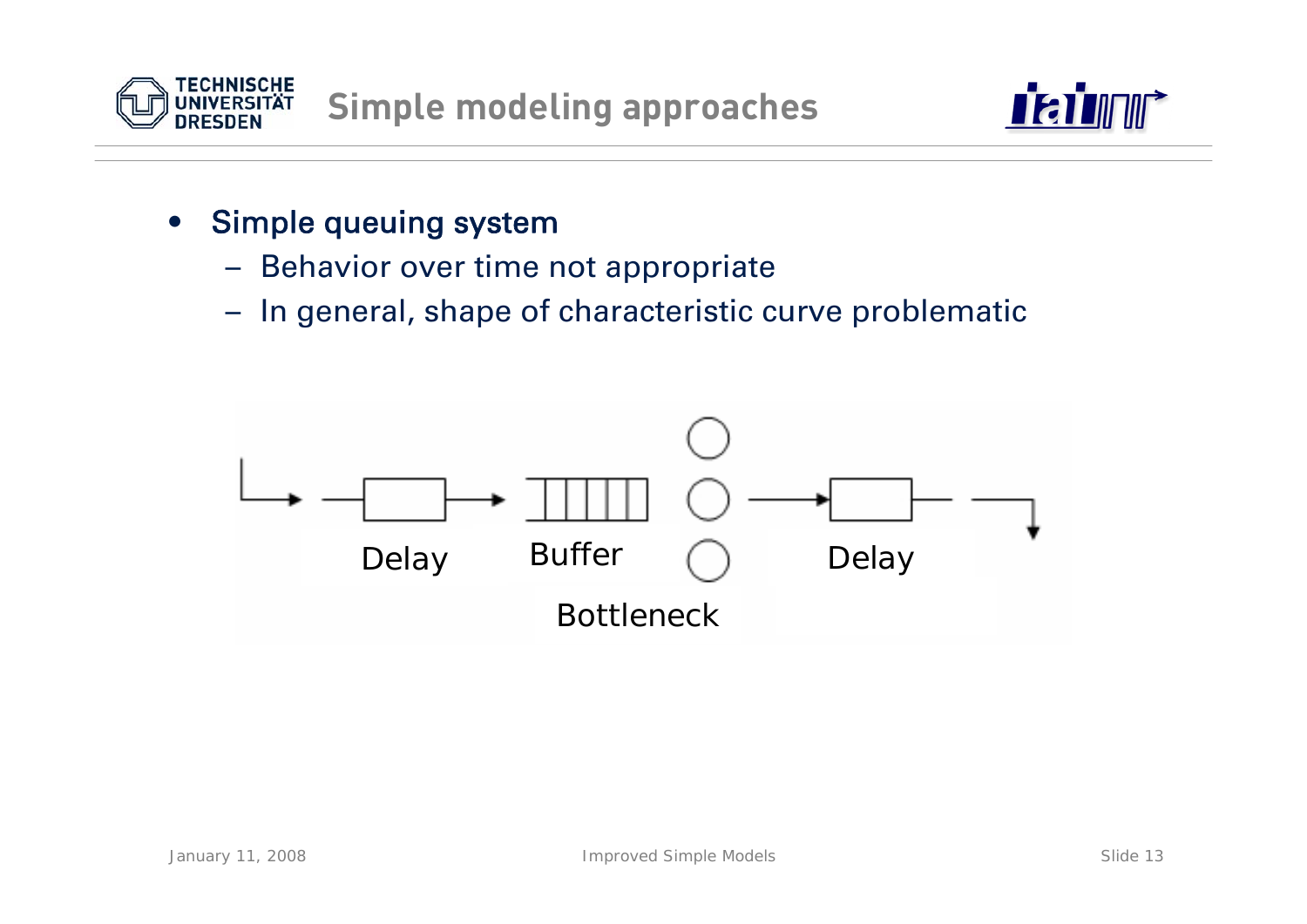



#### $\bullet$  Simple queuing system with loop (re-entrant flow of material)

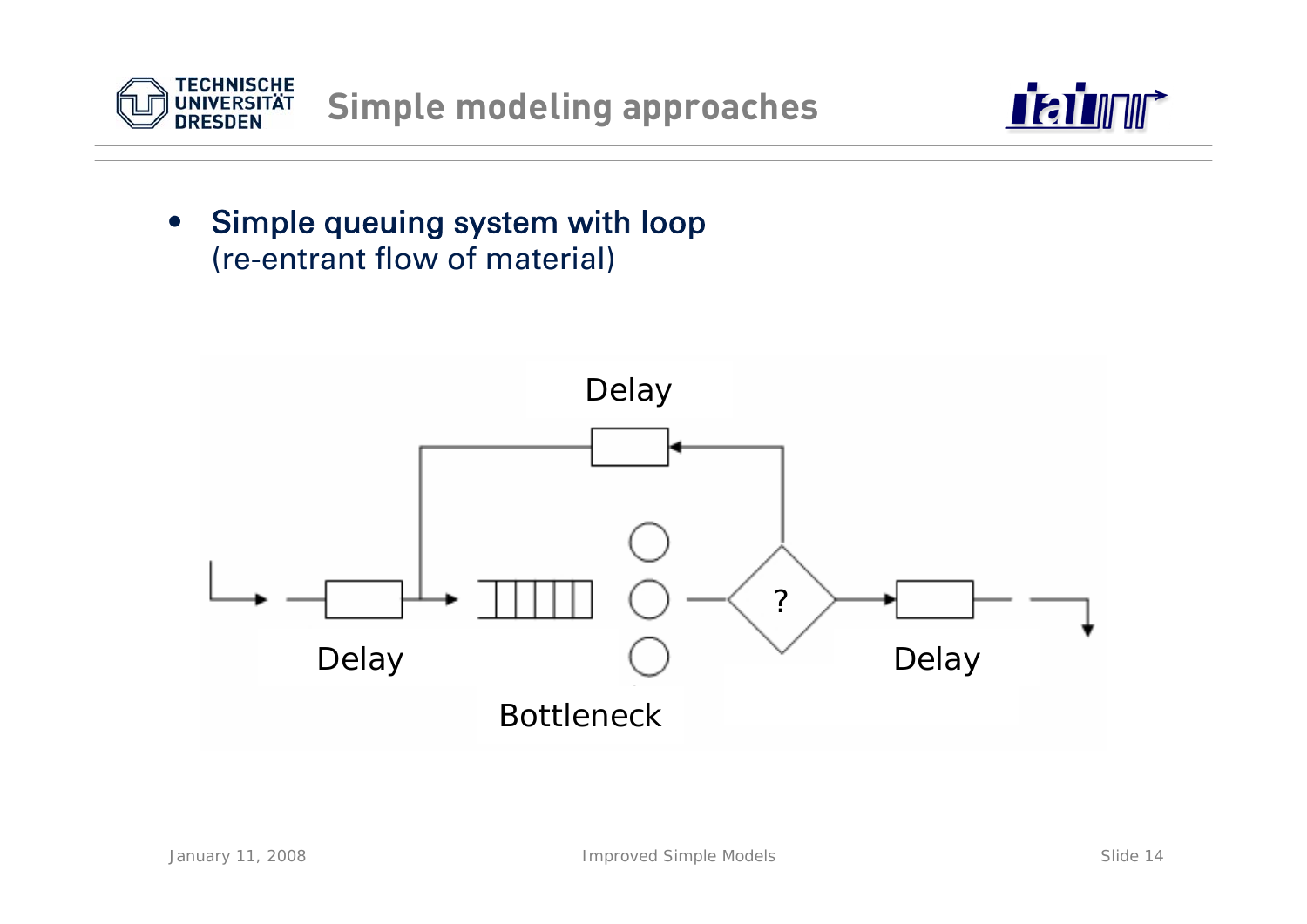



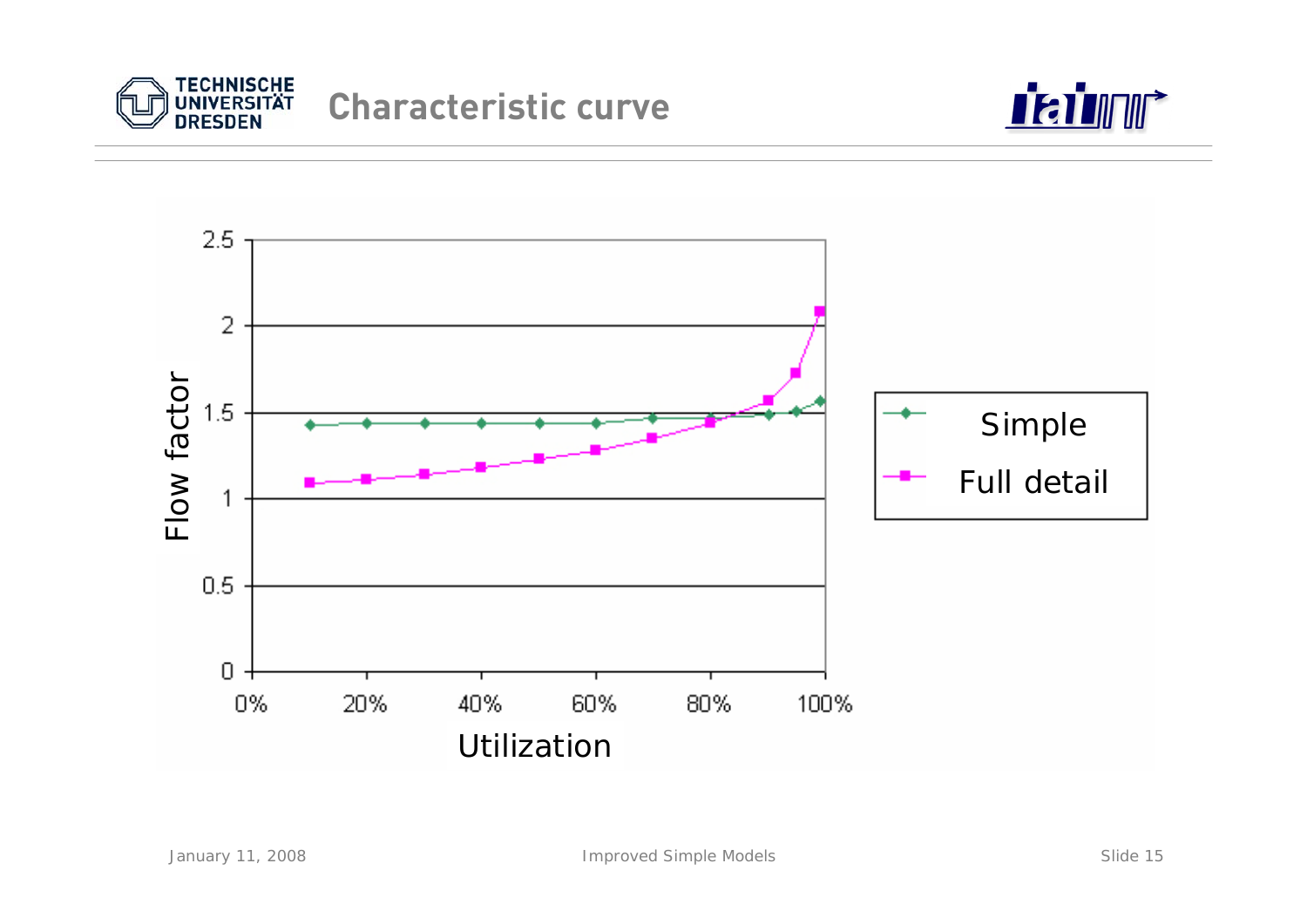



### Make delays load dependent! But how to measure load?

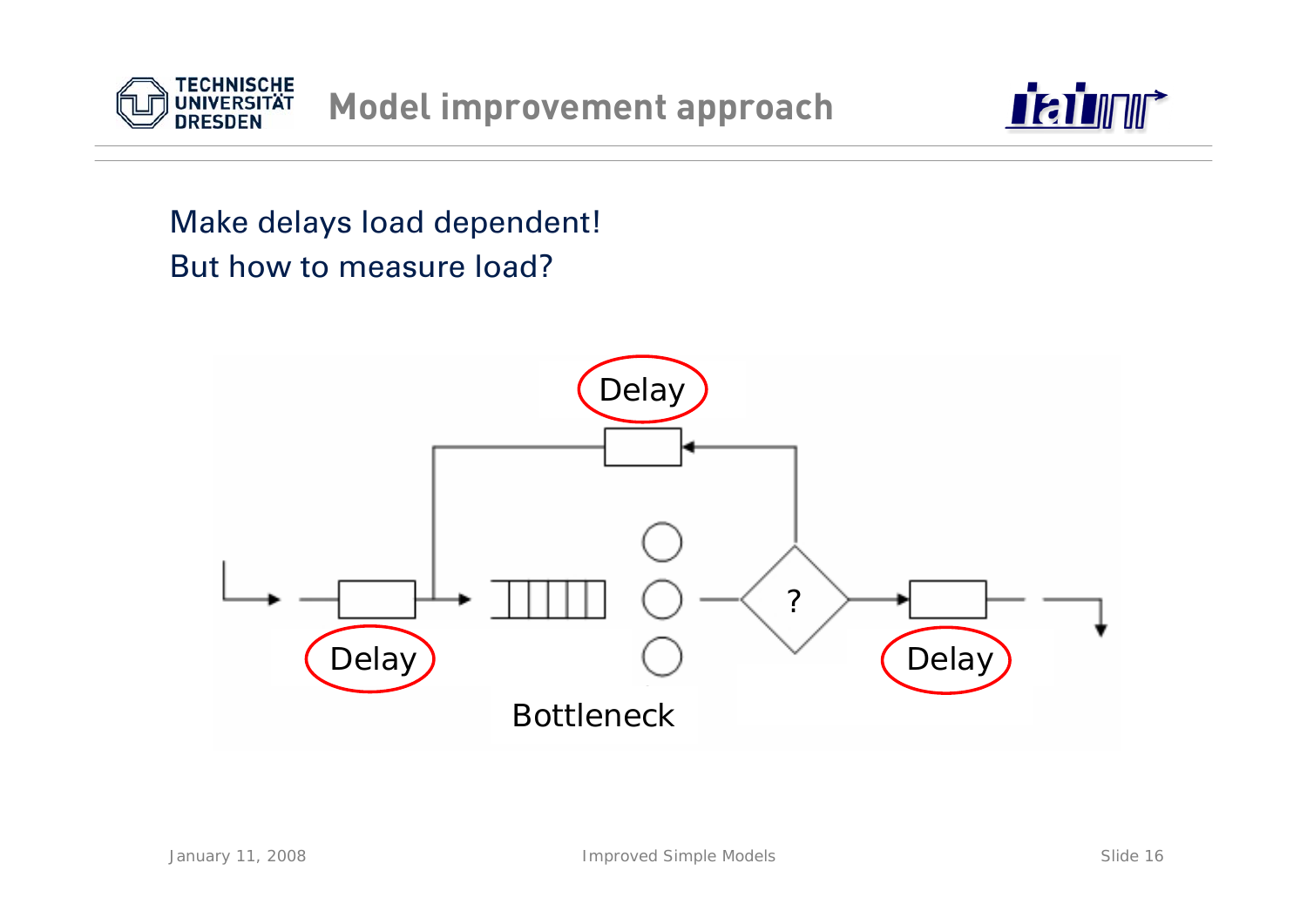



### Simply count lots in bottleneck loop!

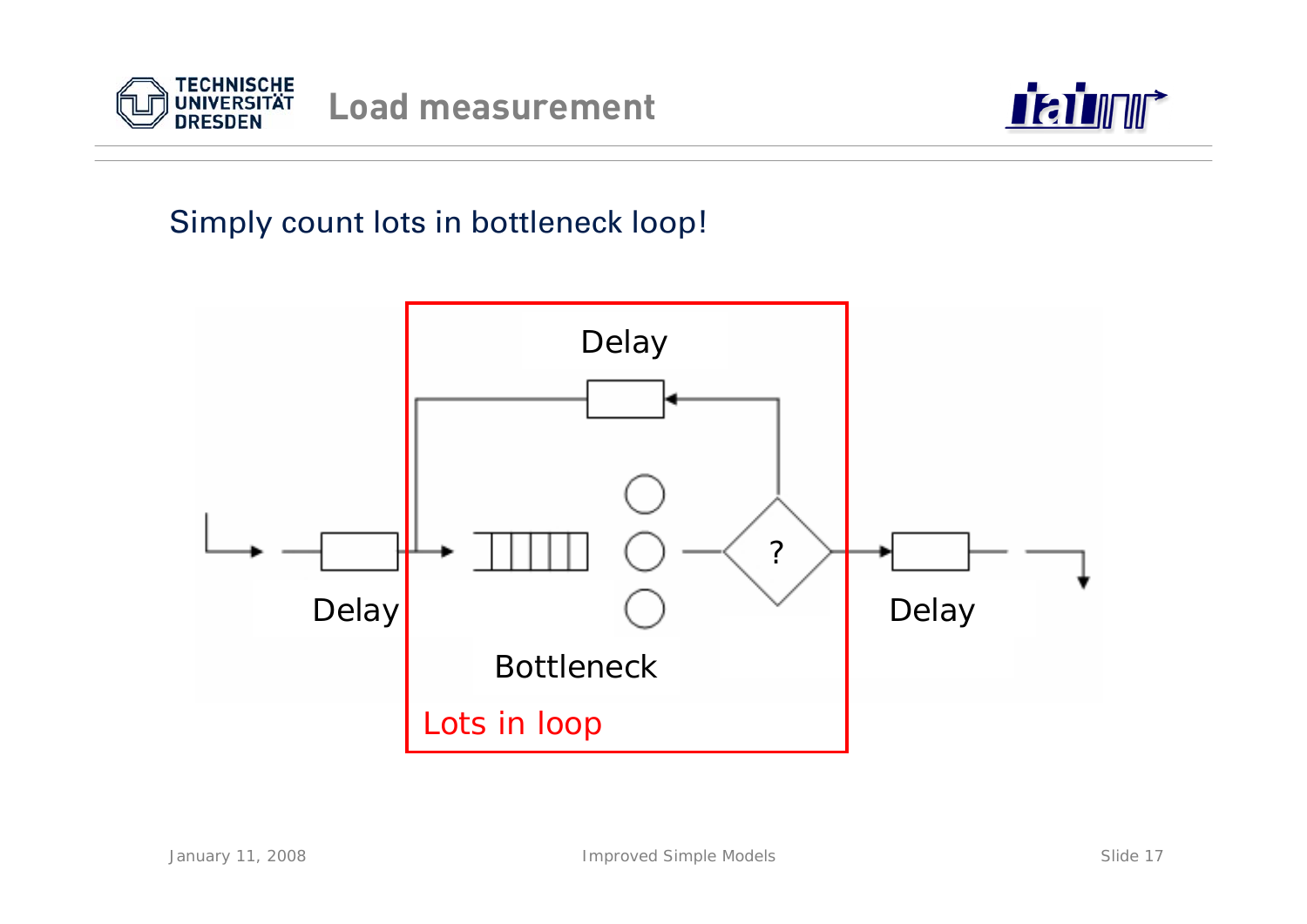



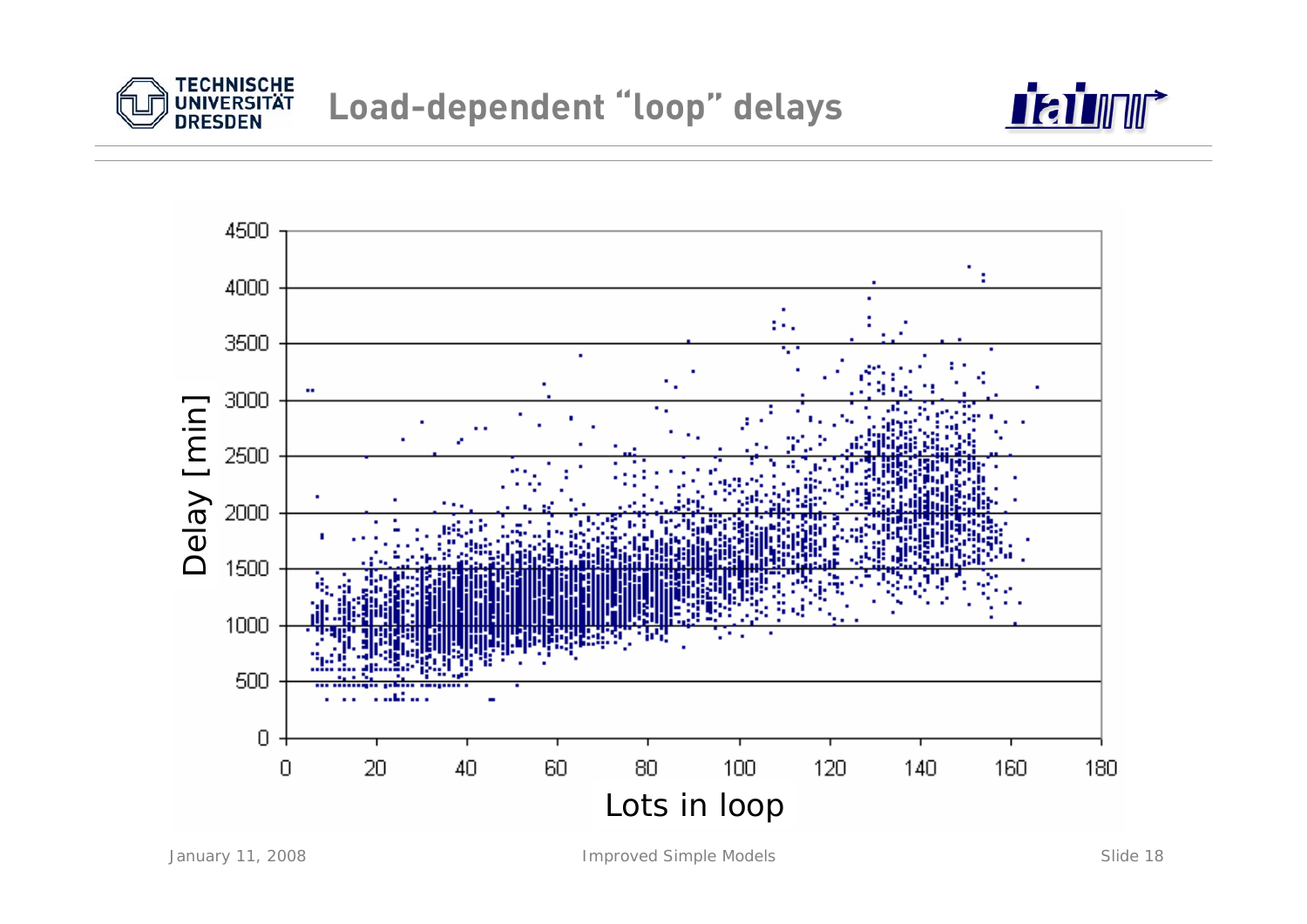



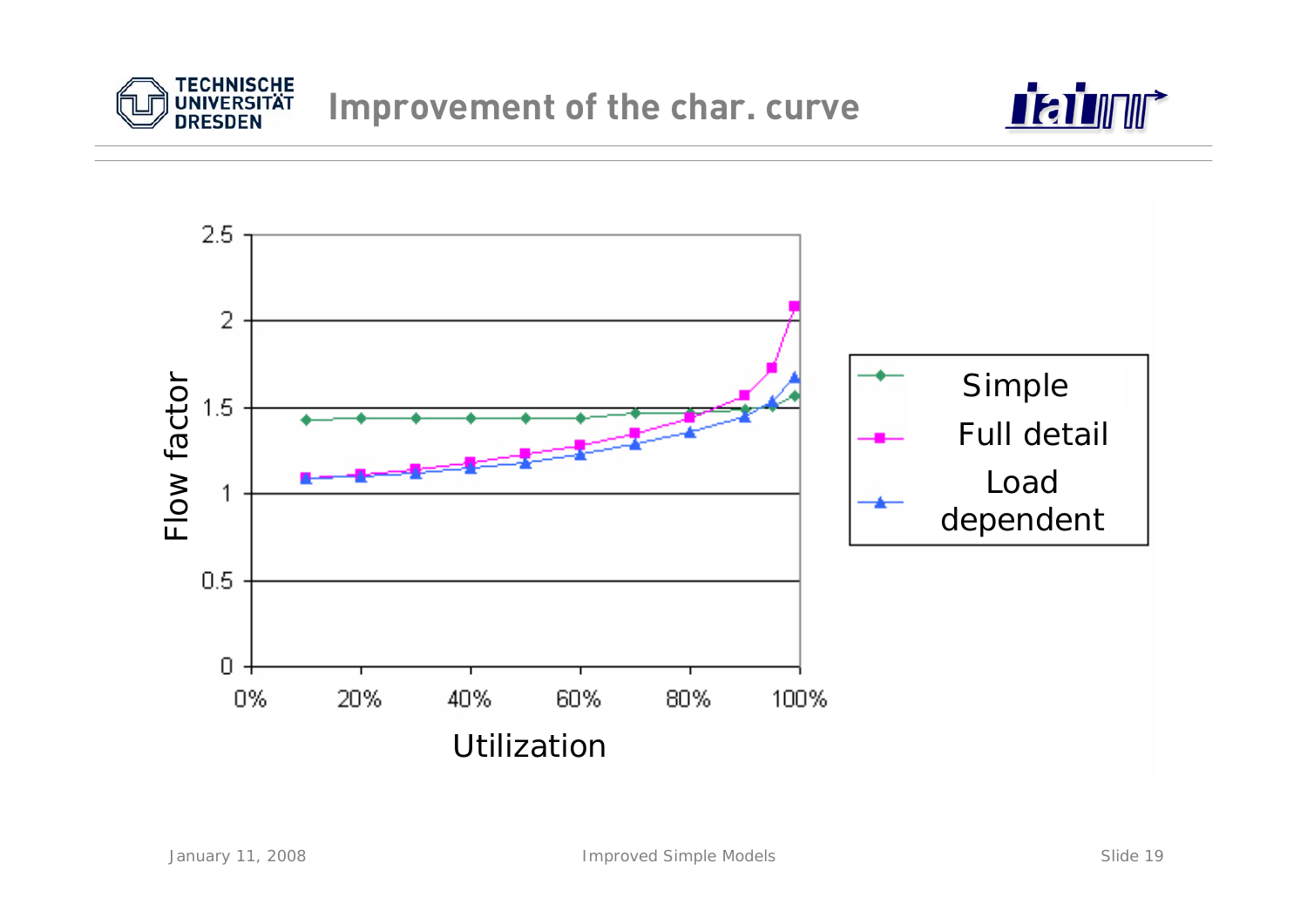



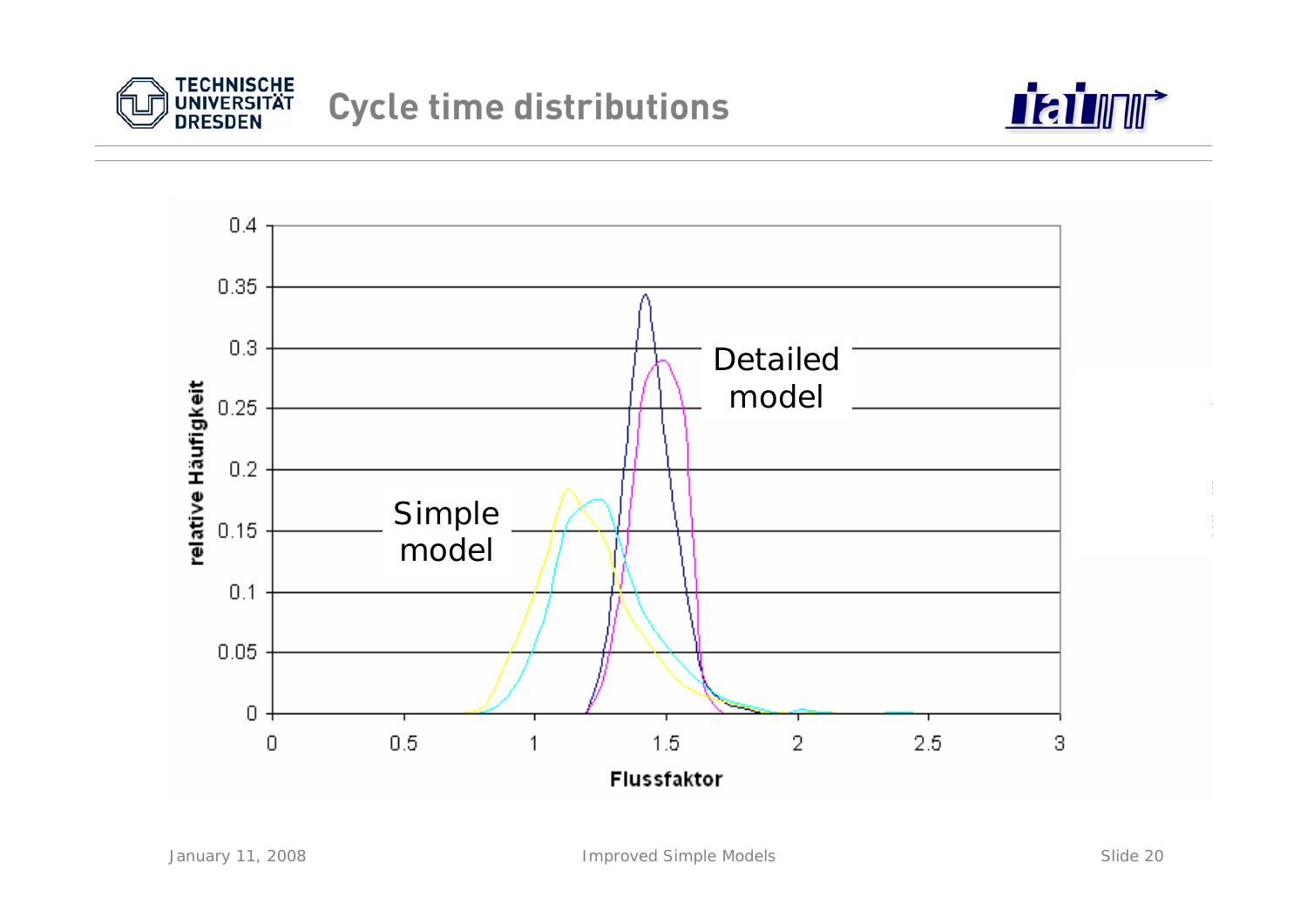



- • Replace delay component by a single server component with load dependant service times
- •Consequence: no more lot passing (overtaking)

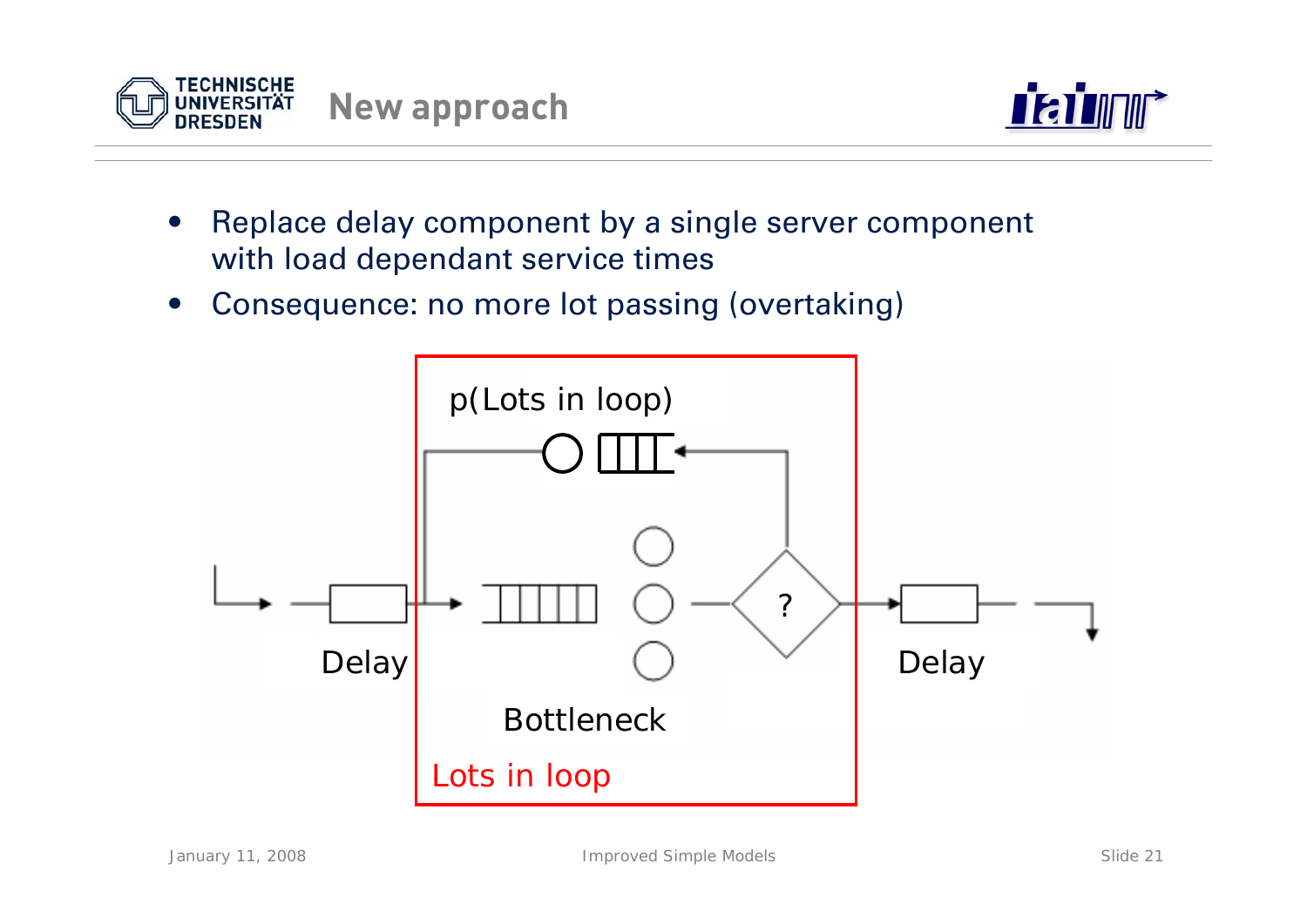

## **Cycle time distributions**



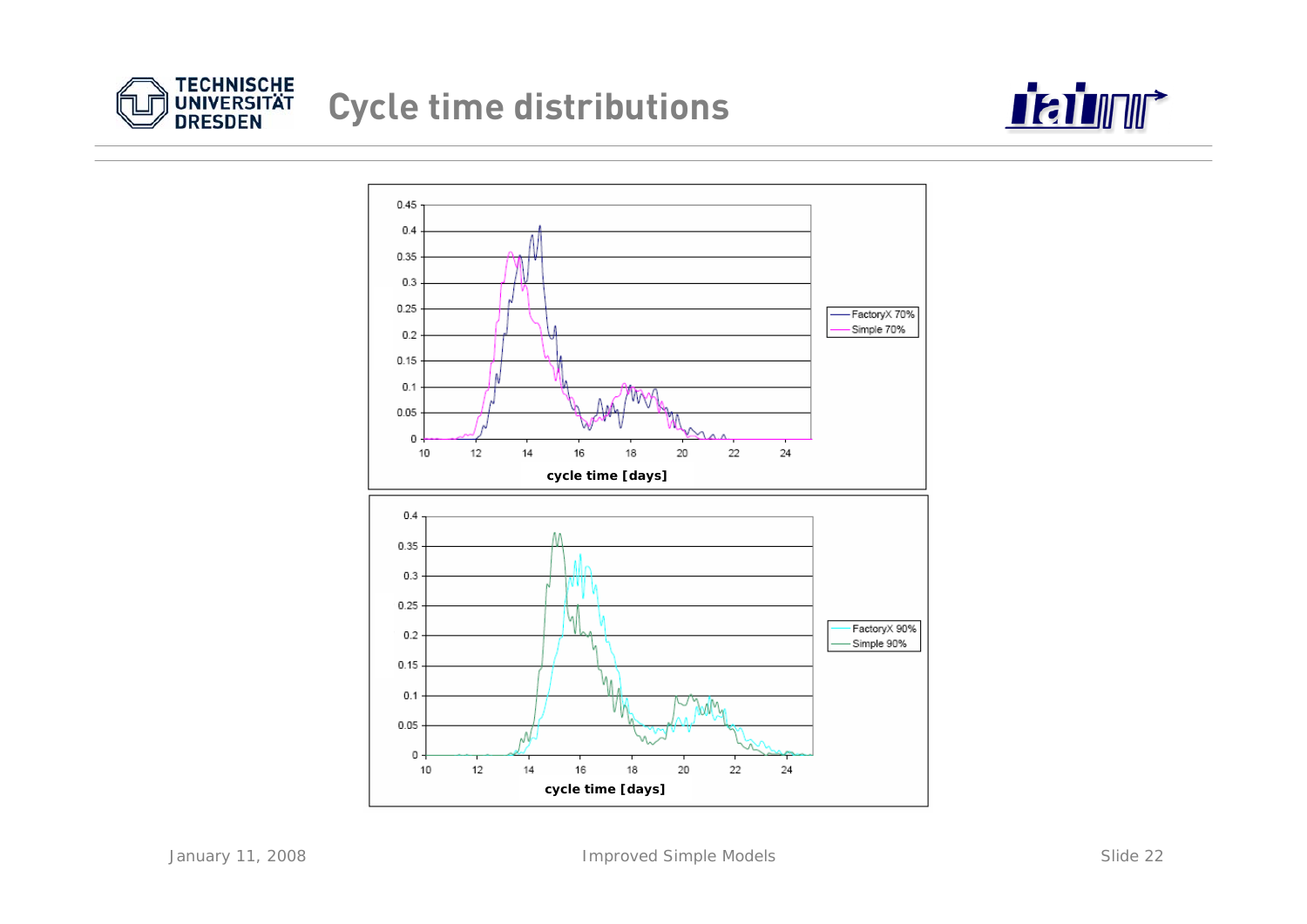

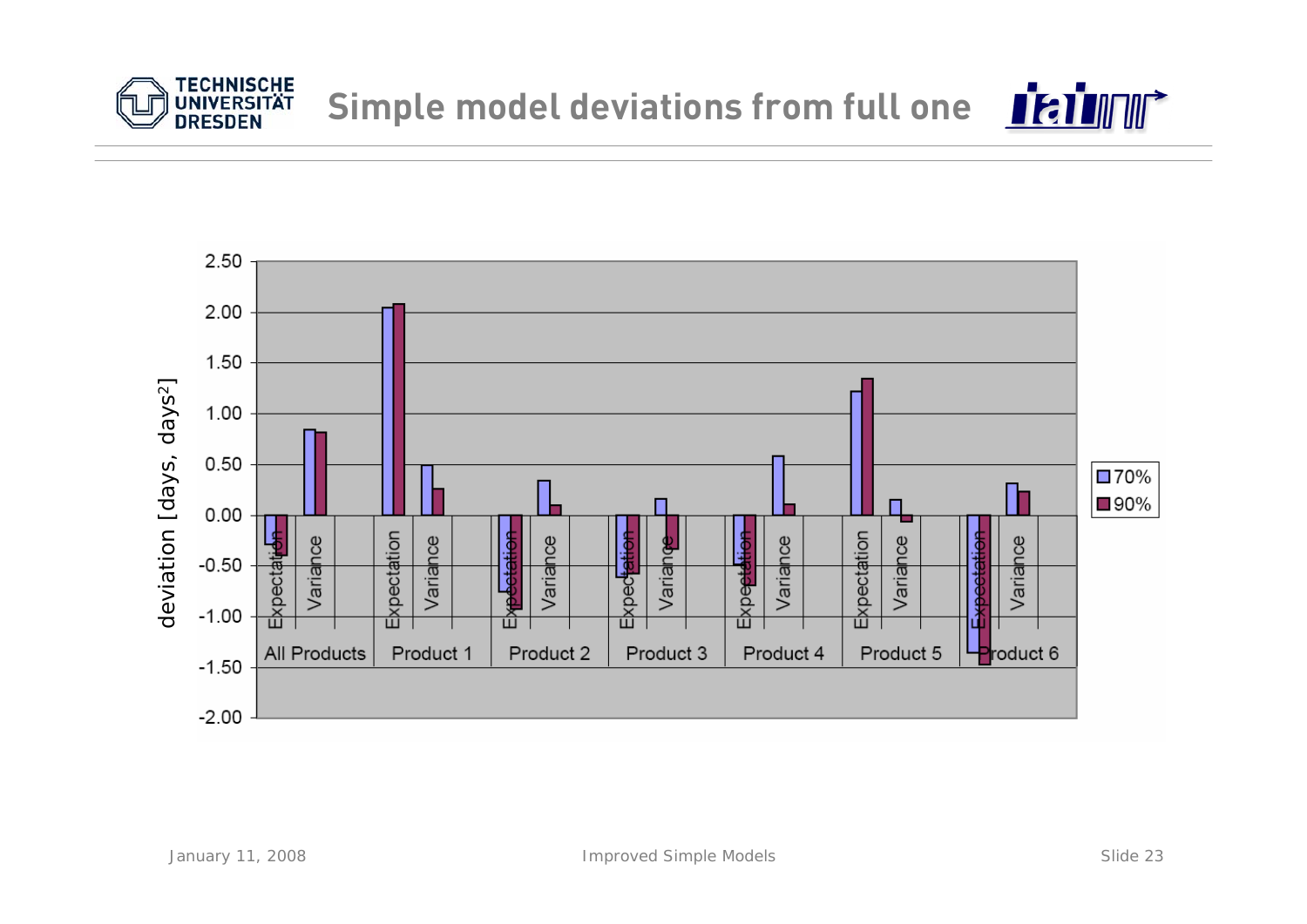



- • Seems possible to have it all: mimic fab behavior + characteristic curve + cycle time distribution
- • Simple models useful for analyzing and understanding complex production systems
- $\bullet$ Not a tool for beginners
- $\bullet$ Not appropriate for all problems
- $\bullet$ Pitfall of oversimplification
- $\bullet$  Simplification must not be the goal but only the method to reach the goal
- •Keep the model as simple as possible but not simpler!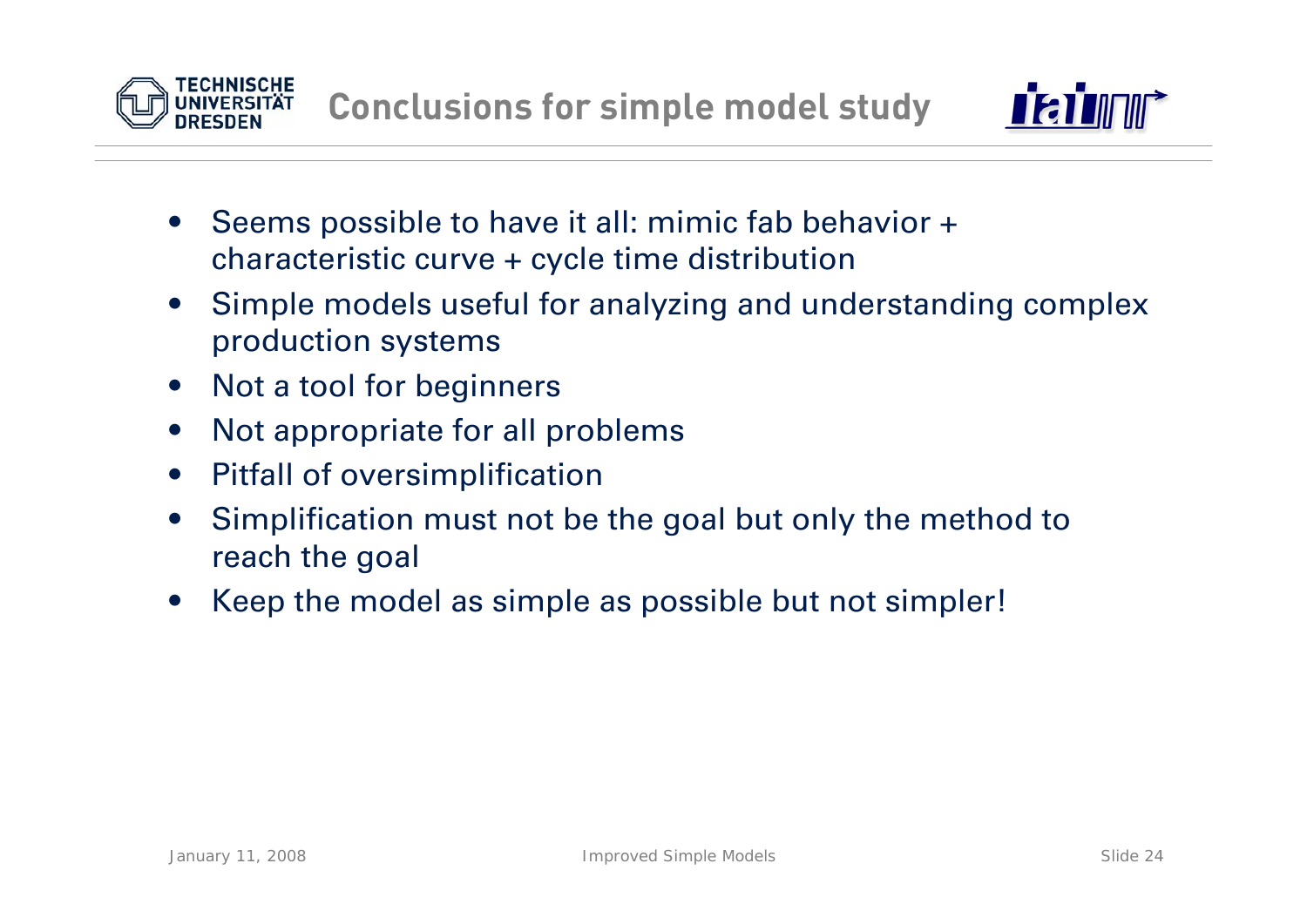



- • Models for real fabs too large and too complex: You don't see the forest for the trees!
- • Difficulties to formulate all material flow constraints of real systems, but: Is it really necessary to consider all details?
- • Evolution in semiconductor manufacturing towards "lights out" fab
	- no operators but fully automated
	- even more decisions to be made by production control
- • Still a lot of work to do to find
	- Better (useful!!!) models
	- Faster planning procedures